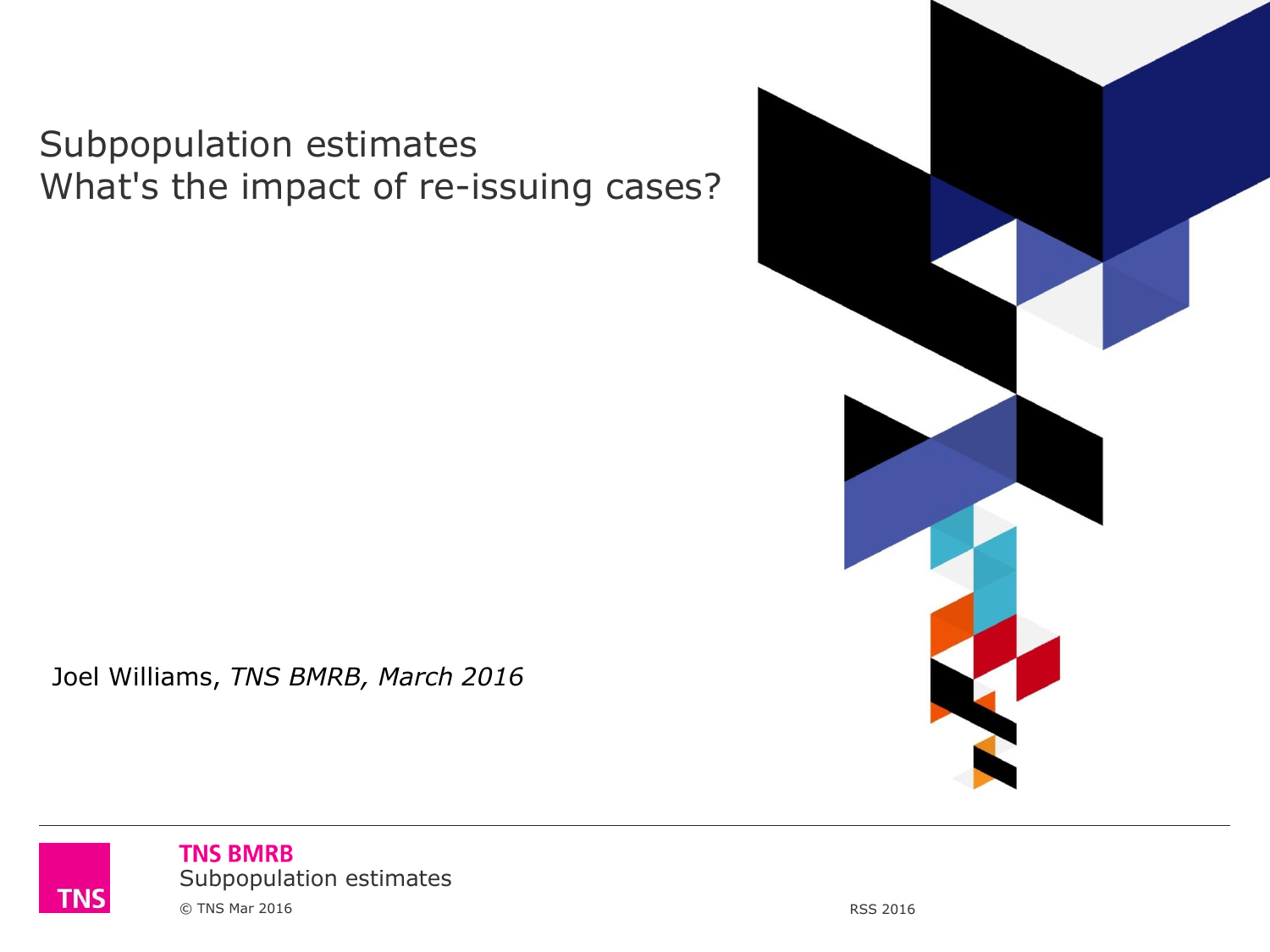## What is the impact of fieldwork effort on subpopulation estimates?

*General* model of the impact of fieldwork effort finds only modest effects

May hide larger effects on subpopulation estimates

More homogeneous but:

- Correlation between response propensity and measured characteristics may be greater
- Variance of response propensity may be greater
- Response rate may be lower

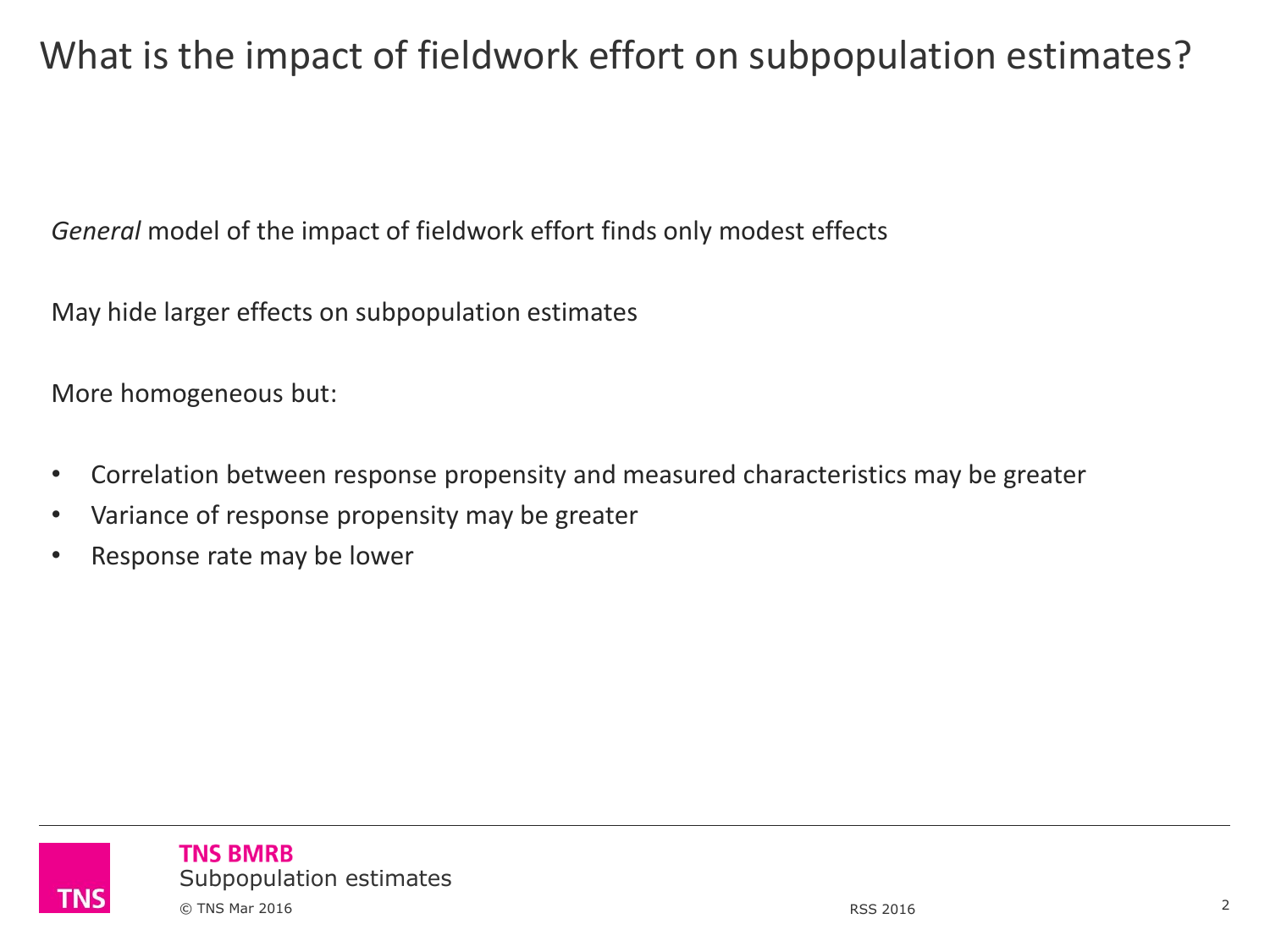# What is the impact of fieldwork effort on subpopulation estimates?

Hard to estimate impact of fieldwork effort on subpopulation estimates because systematic effects may be confounded with random sampling error

The large scale Crime Survey of England & Wales is an exception

Sufficient power to detect relative changes in a mean or proportion of 10% and, in most cases, much smaller changes than that

However, findings may not be generalisable because of topic specificity

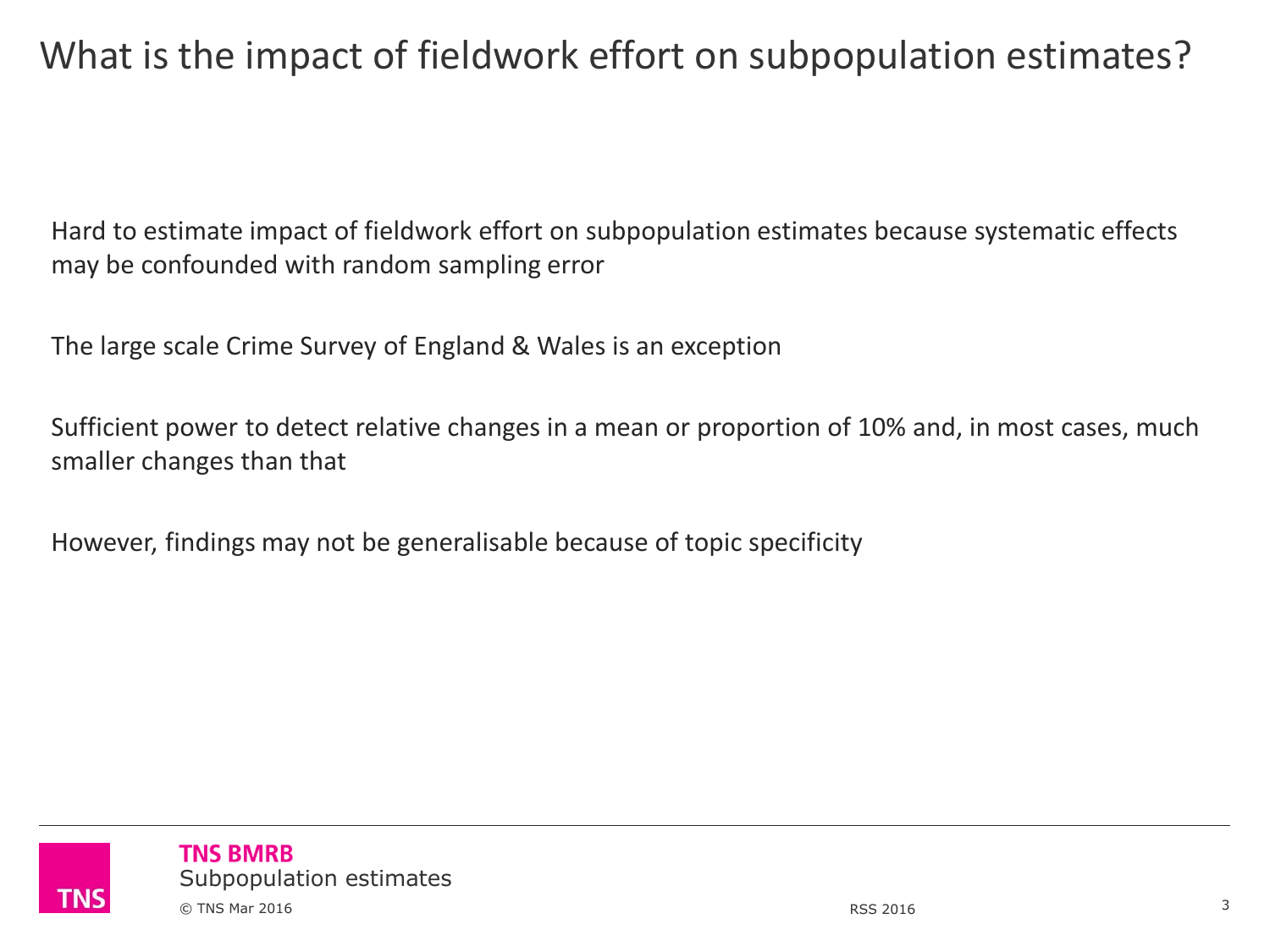### A project for ONS

After a fall in response rate, ONS asked us to explore the impact of a lower response rate on the headline statistics they publish

We used data from the 2012-14 period and stripped off the interviews obtained after re-issuing initially unproductive cases, transforming the response rate from 74% to 66%

Putting in less fieldwork effort (by not reissuing) is not the same as putting in the same amount of effort but obtaining a lower response rate - but similar enough to roughly equate the two?

Reissues are a disproportionately costly element of fieldwork with very high per-interview pay rates

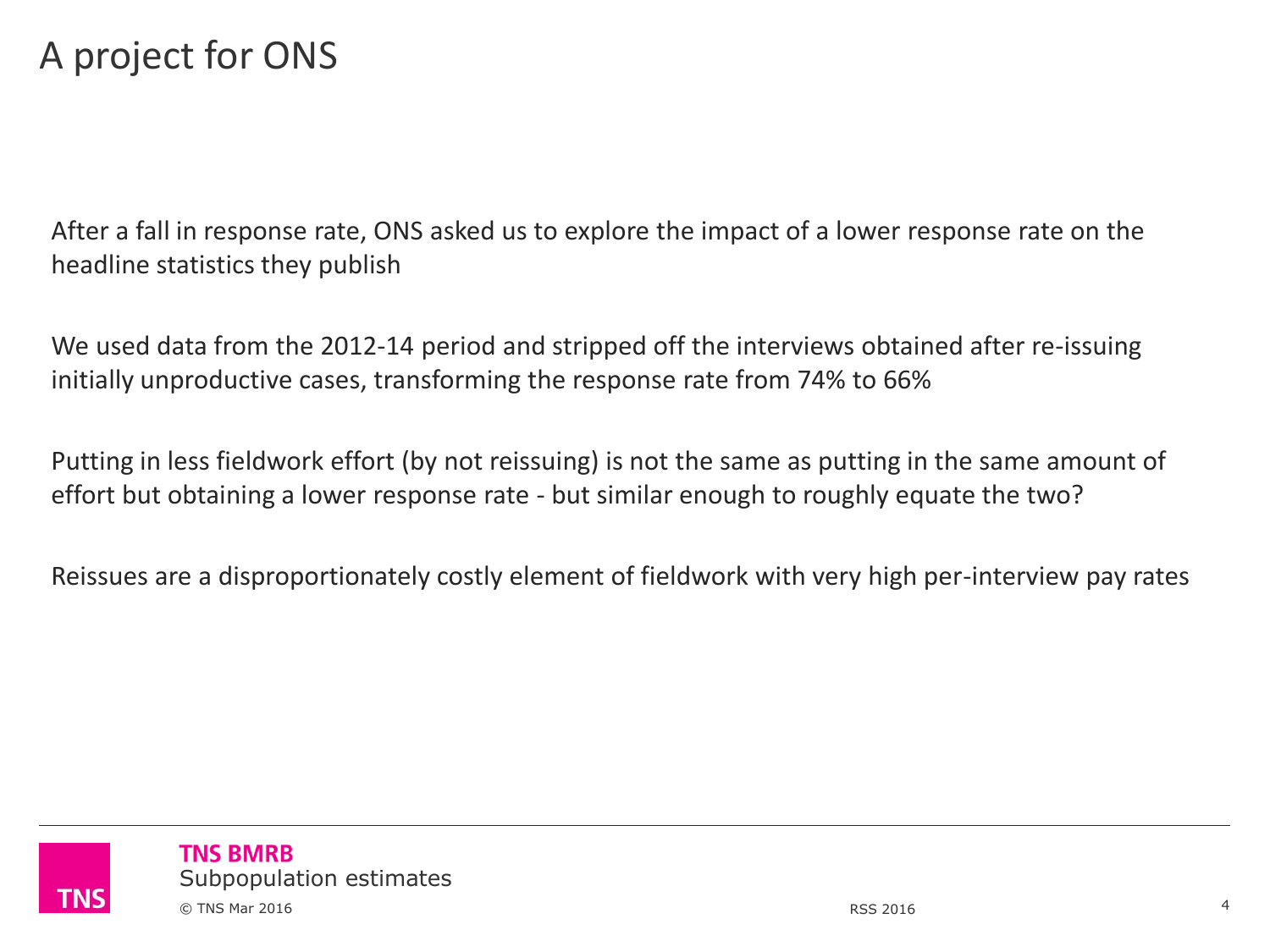Number of visits made per address, crossed with interview position within assignment sequence (original issue)





TNS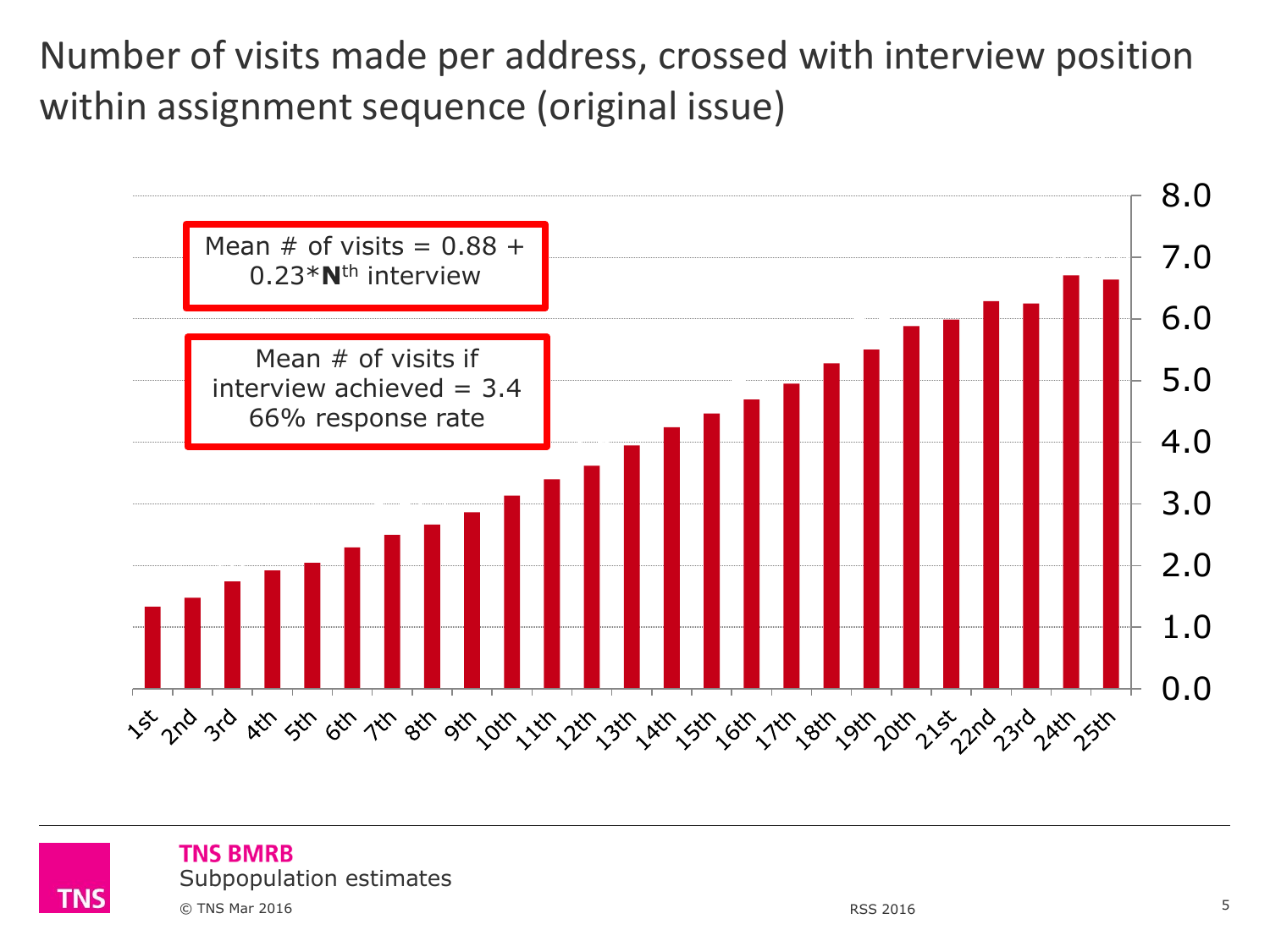# The enormous cost of reissuing initially unproductive cases

After the original issue stage the response rate is 66% and each interview took on average 3.4 visits to achieve

After all the reissue stages the response rate goes up from 66% to 74% but each of these additional interviews has taken an average of 18.6 visits before success was obtained

Over 45% of all visits are made at the reissue stage

High pay for reissue interviews is the norm as survey agencies seek to hit contractual response targets

The additional value of this additional work needs to be obvious…

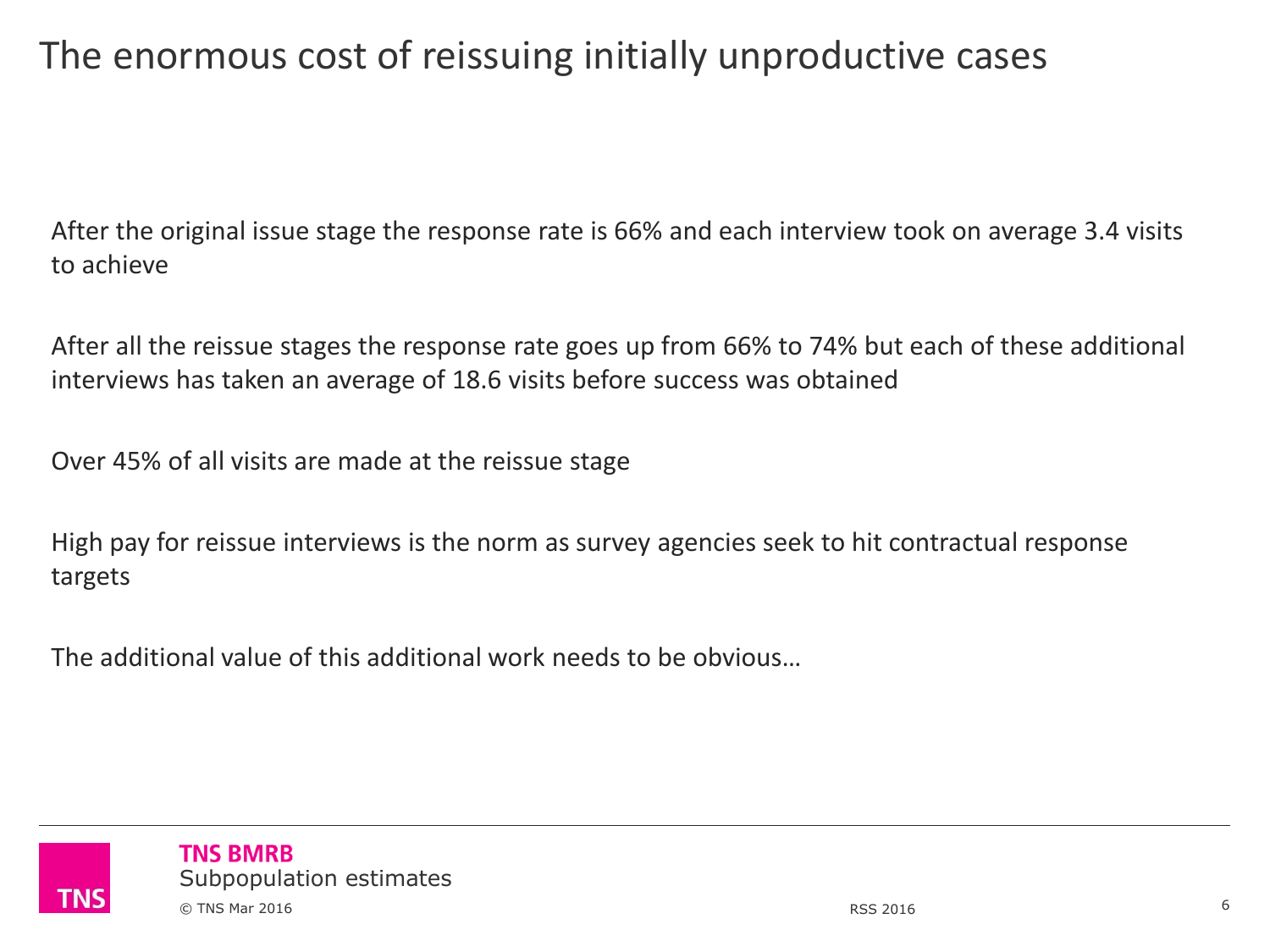### Which sub-groups to track?

After discussion with ONS, we identified 3 variables defining subpopulations. These were selected because of the apparent variability in response rates between each sub-population

Other sub-populations could have been selected!

- Age group (16-24, 25-44, 45-64, 65-74, 75+)
- ACORN category (a 5-category postcode segmentation based on multiple sources)
- Housing tenure

For age group and ACORN group, formal response rates can be calculated, showing progress over the various fieldwork stages

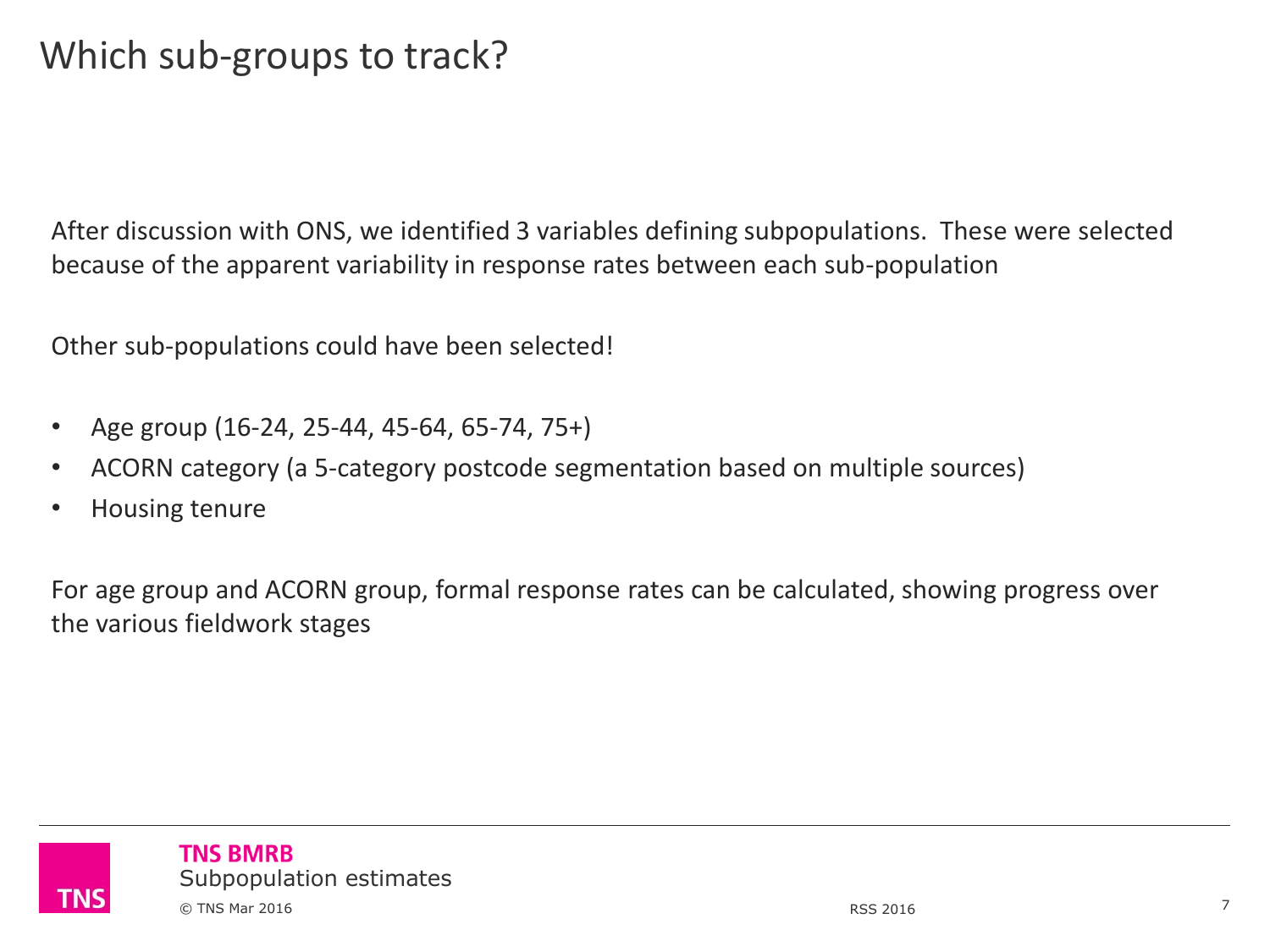Original issue response rate by ACORN category (+ reissues) – as calculated from sample frame



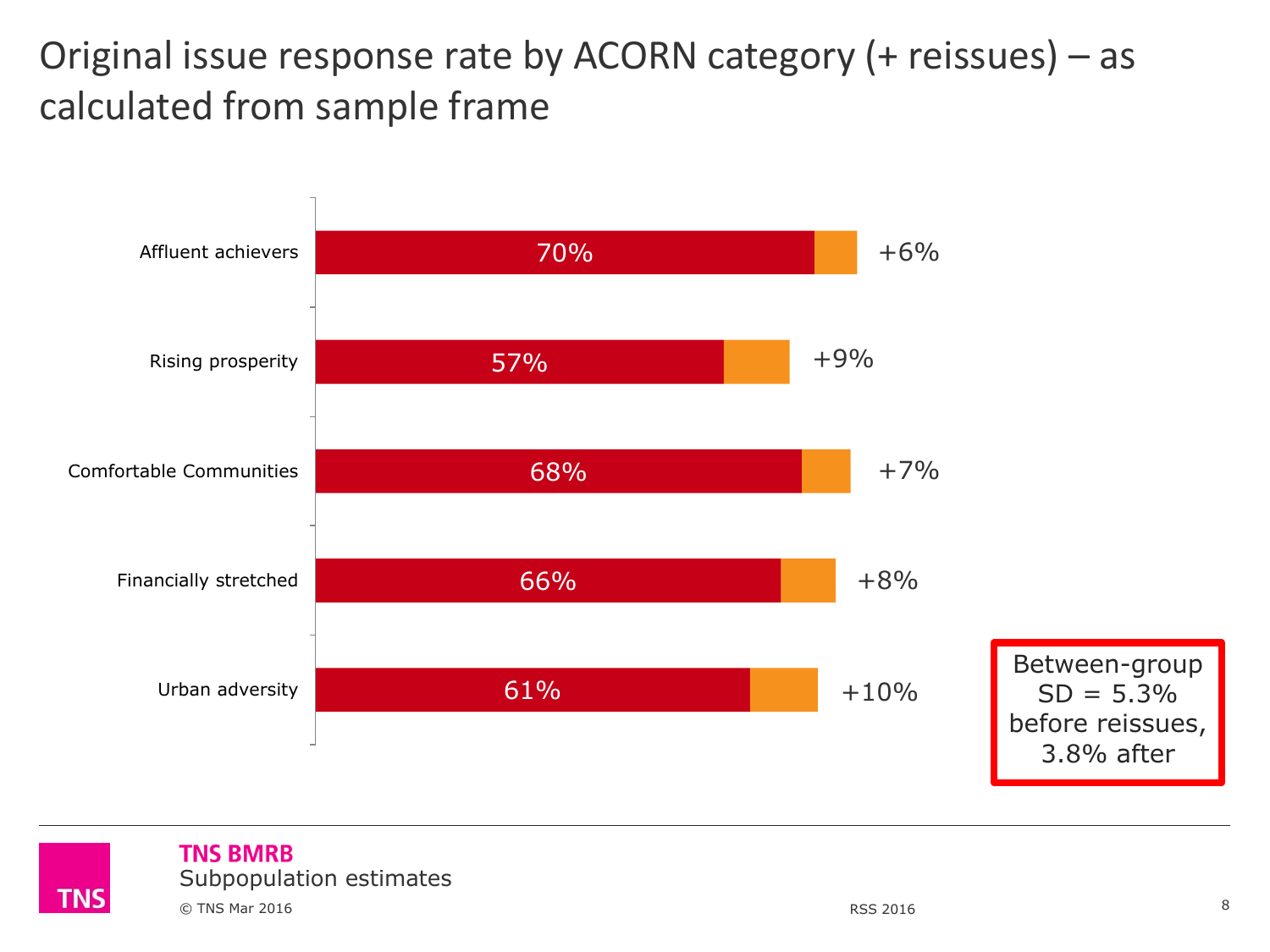Original issue 'response rate' by Age group (+ reissues) – as implied by mid-year population estimates





#### **TNS BMRB** Subpopulation estimates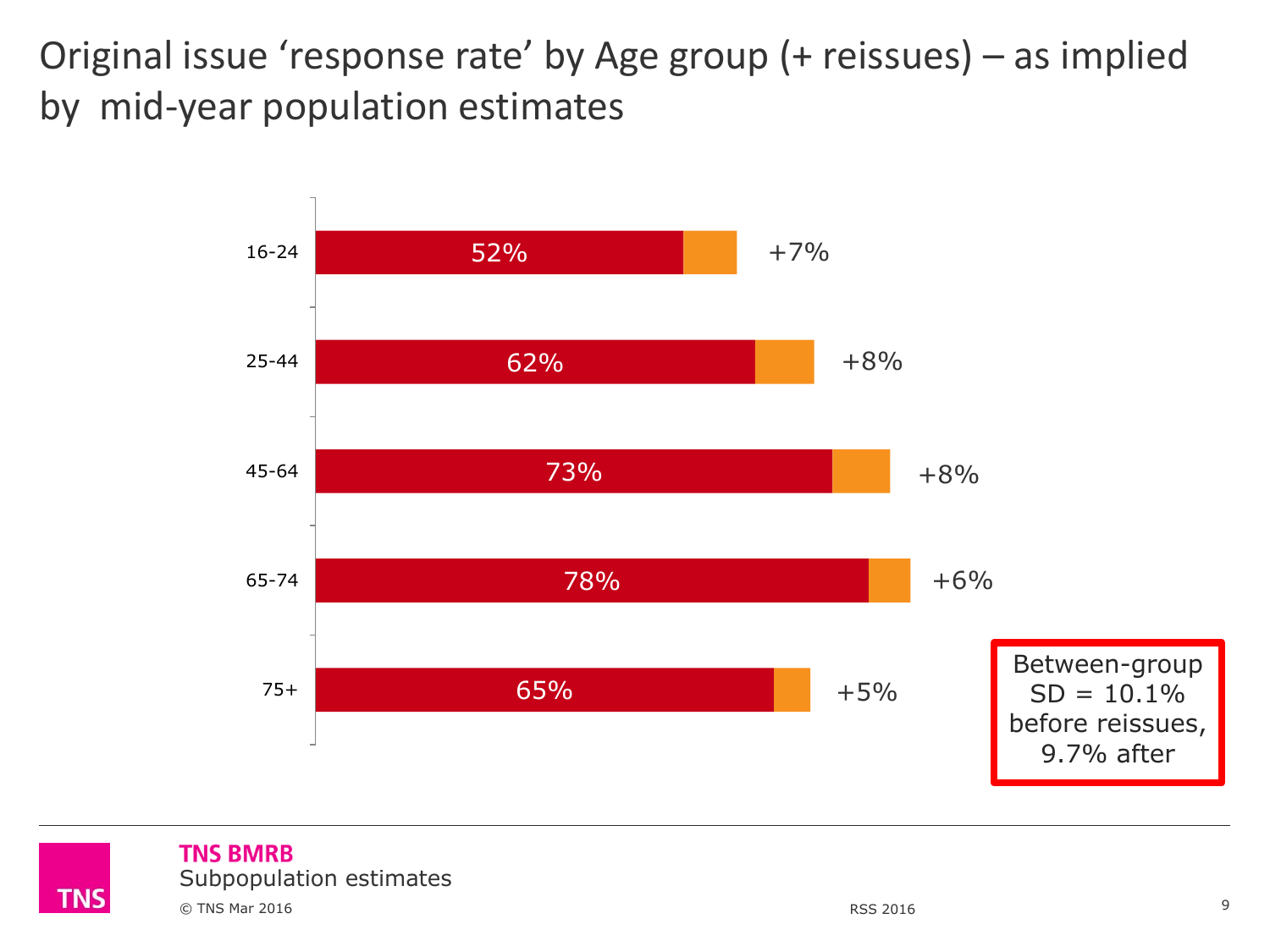ONS wanted us to look at all the key published estimates – mixture of (i) prevalence/incidence of crimes, (ii) behaviours, (iii) reported attitudes

37 variables, 5 metric & 32 categorical (each with k-1 categories): 5 means + 72 proportion estimates

Not a random selection of variables but covering most 'ask all' modules within the adult questionnaire

Estimates after original issue and after reissues have both been post-stratified as standard practice

Also standardised differences into t-scores so can summarise across groups with different sample sizes and across variables with different measurement properties

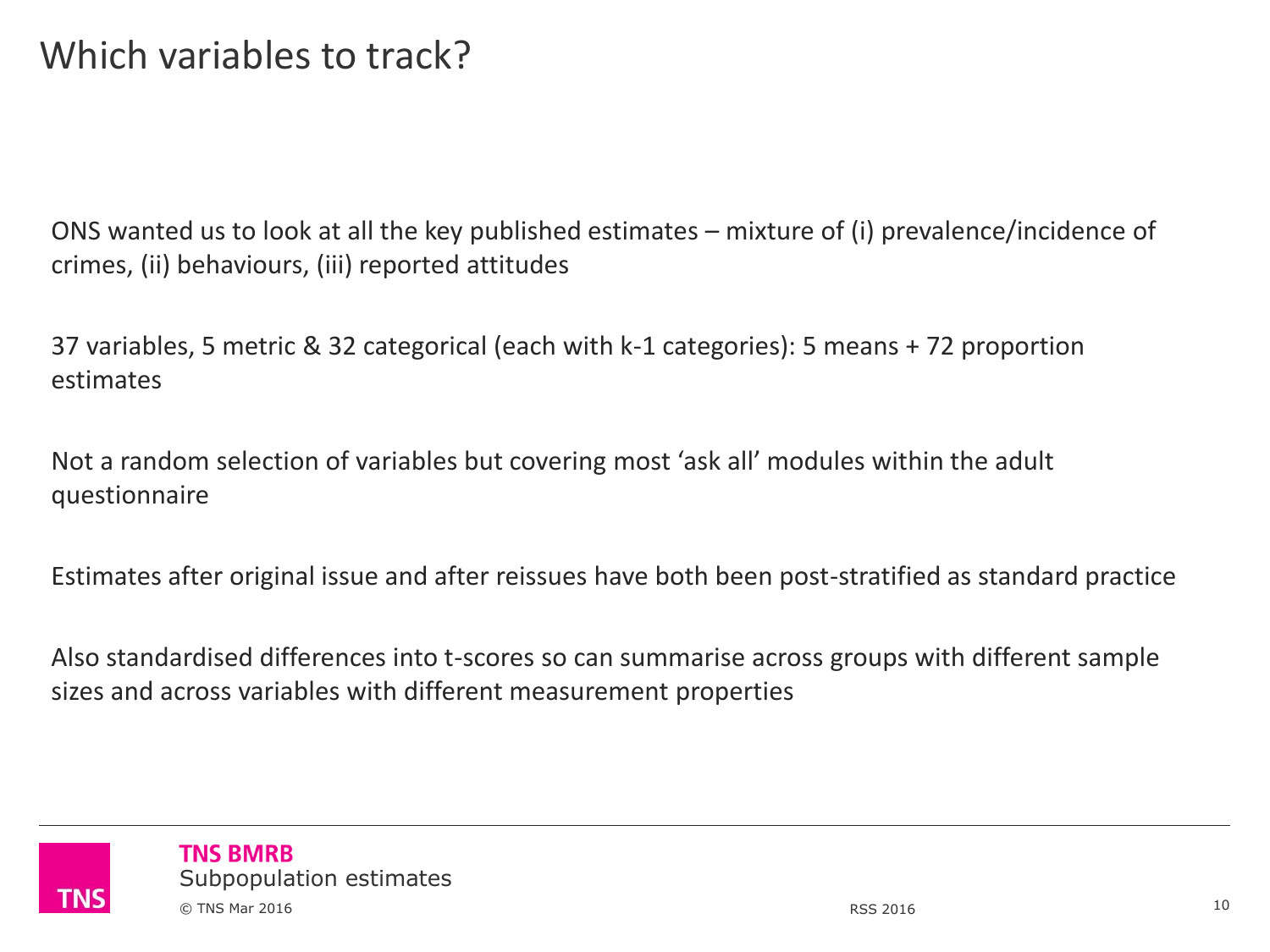# The impact on most proportion estimates is very small *Example: Age group*



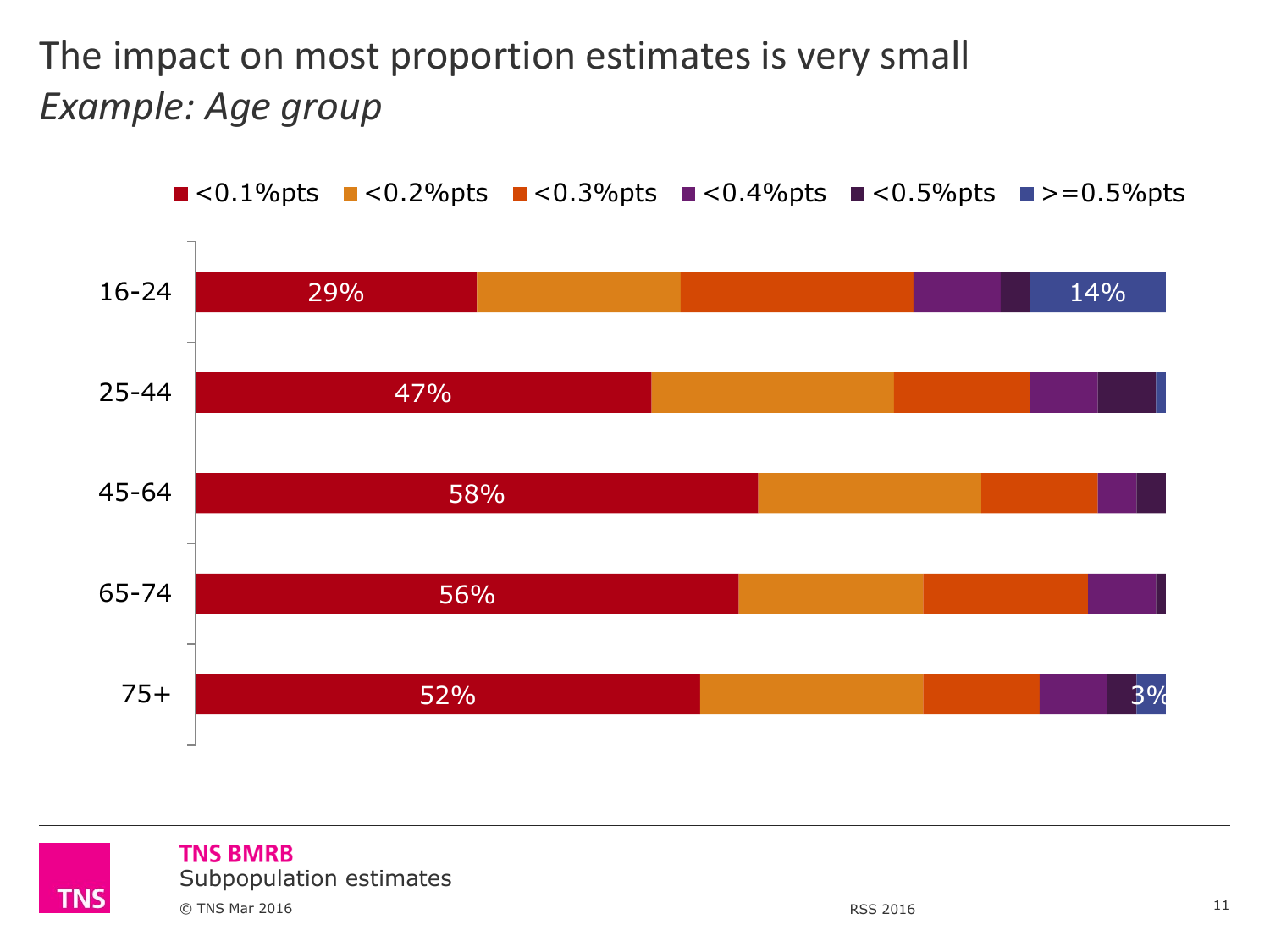# Distribution of t-scores (total population)



**T-scores when arranged in ascending order**



#### **TNS BMRB**

Subpopulation estimates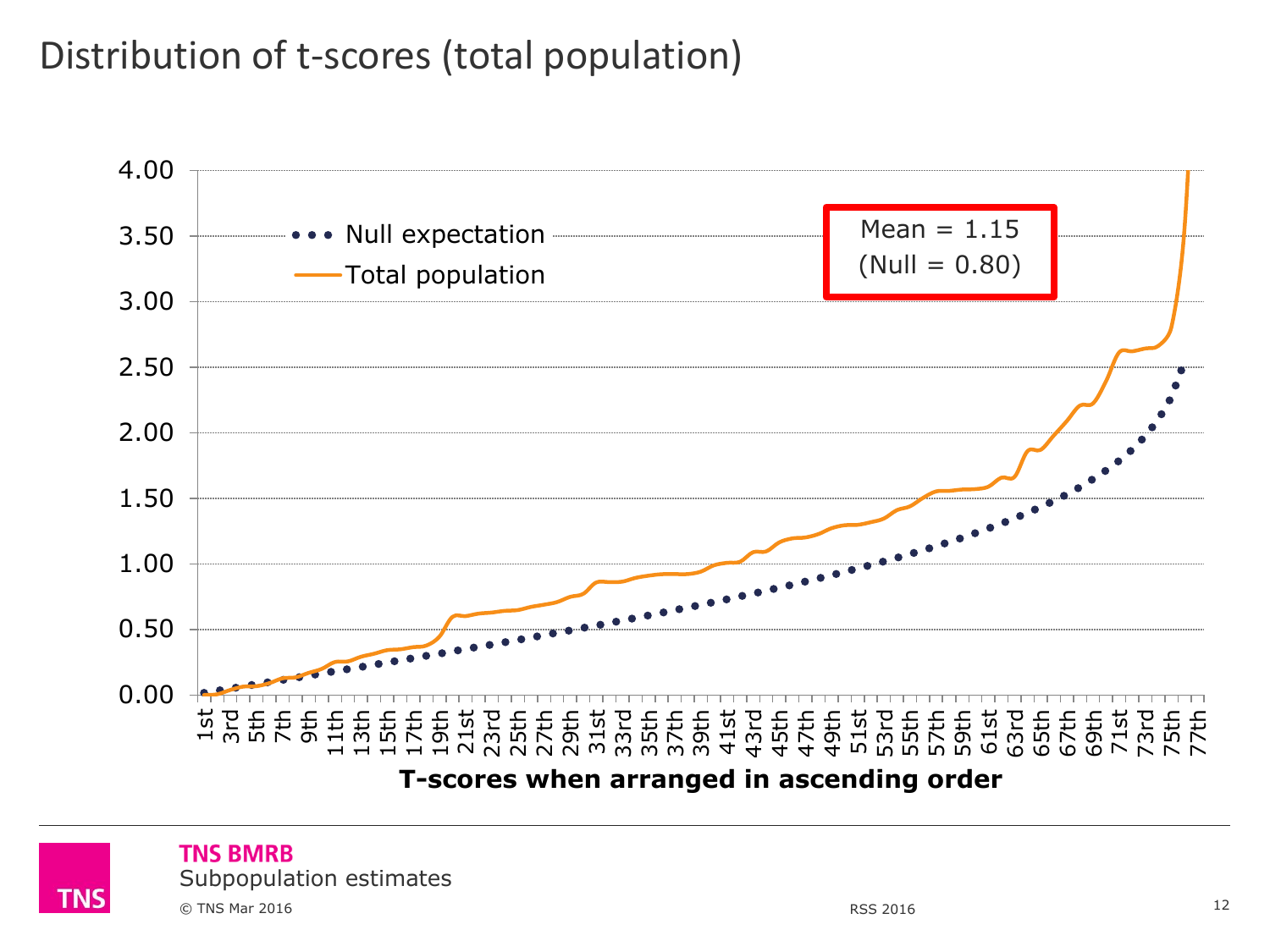#### Distribution of t-scores (age groups)



**T-scores when arranged in ascending order**



#### **TNS BMRB**

Subpopulation estimates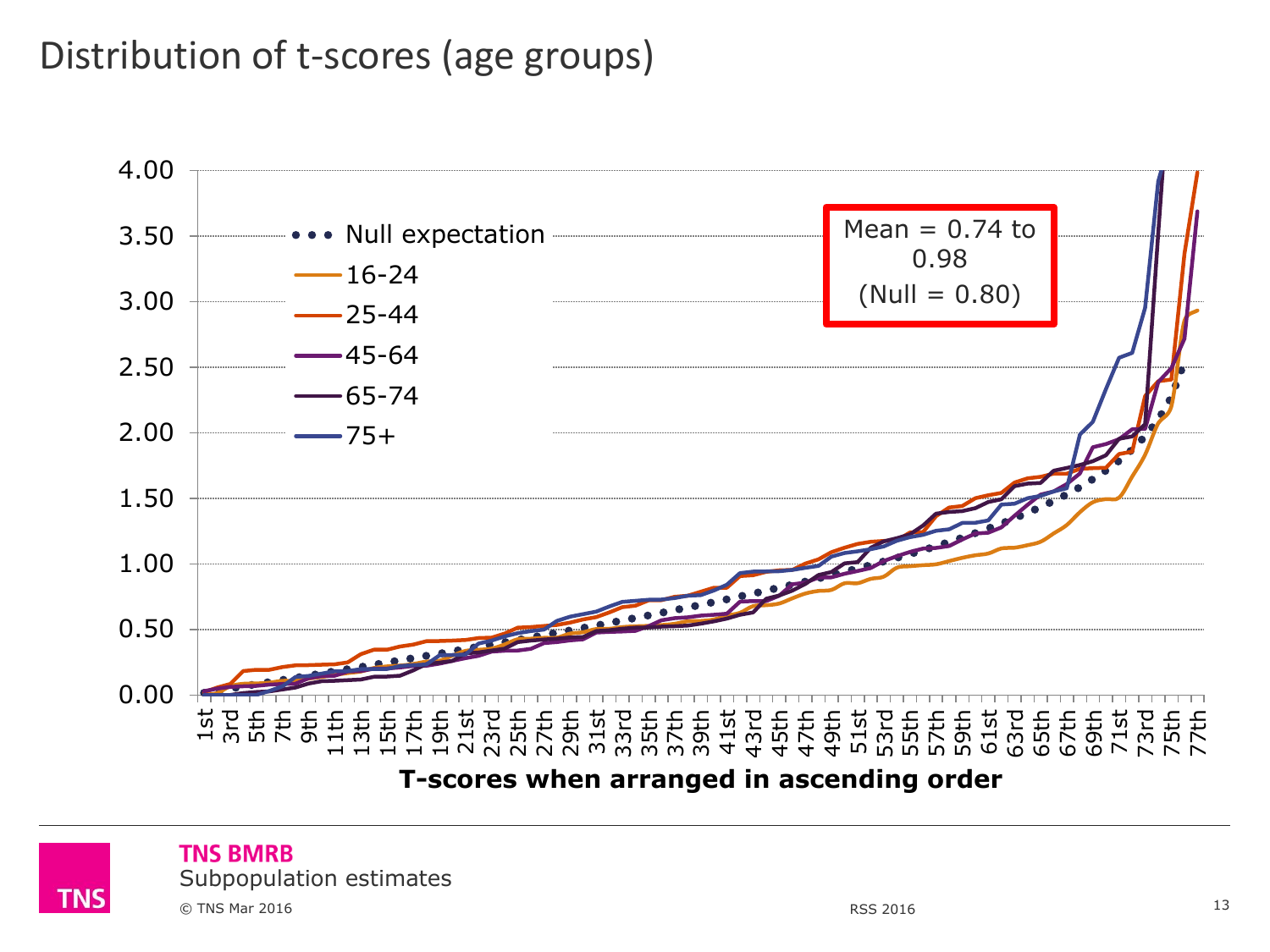# Distribution of t-scores (ACORN categories)



**T-scores when arranged in ascending order**



#### **TNS BMRB**

Subpopulation estimates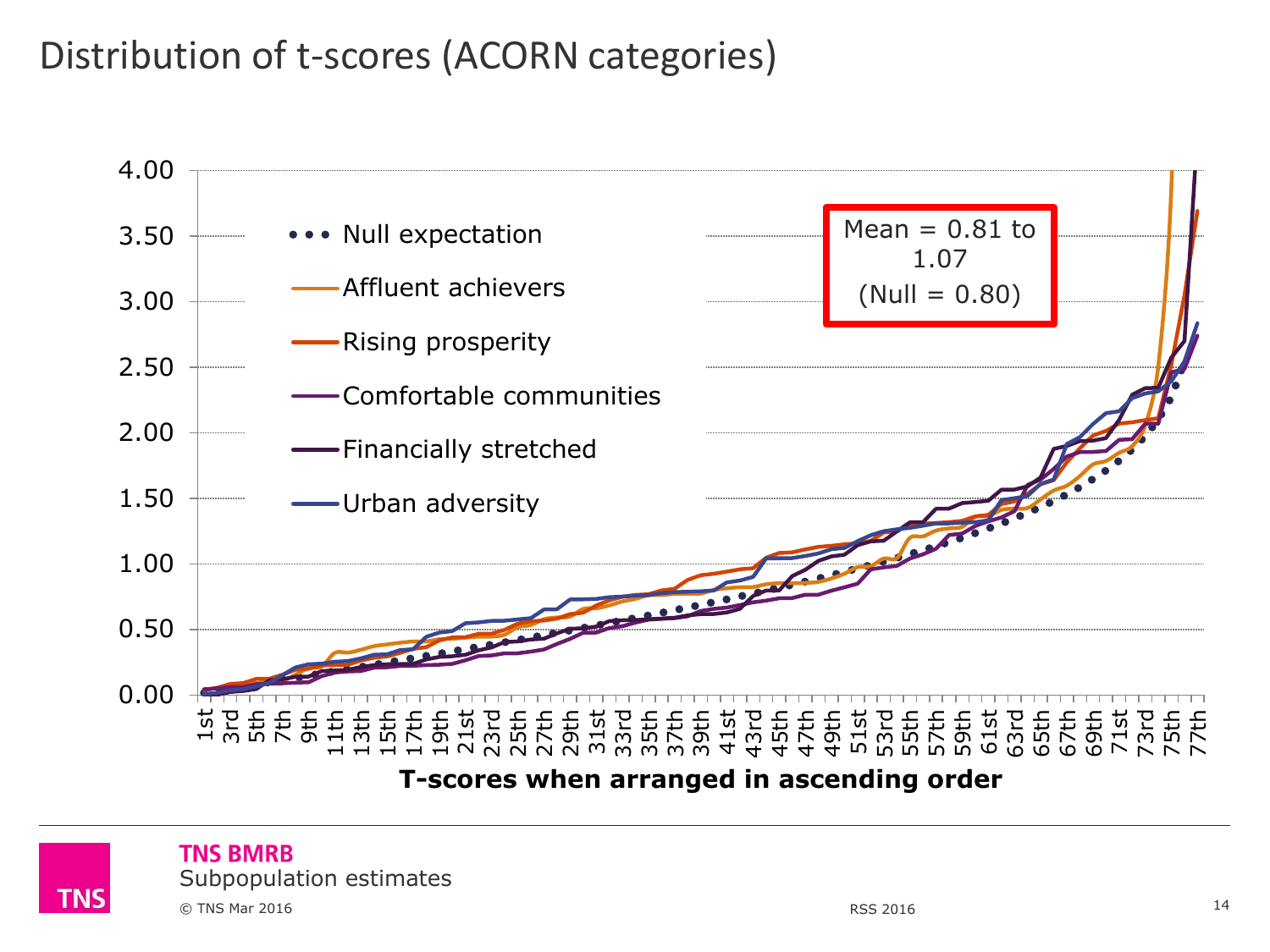### Distribution of t-scores (housing tenure)



**T-scores when arranged in ascending order**



#### **TNS BMRB**

Subpopulation estimates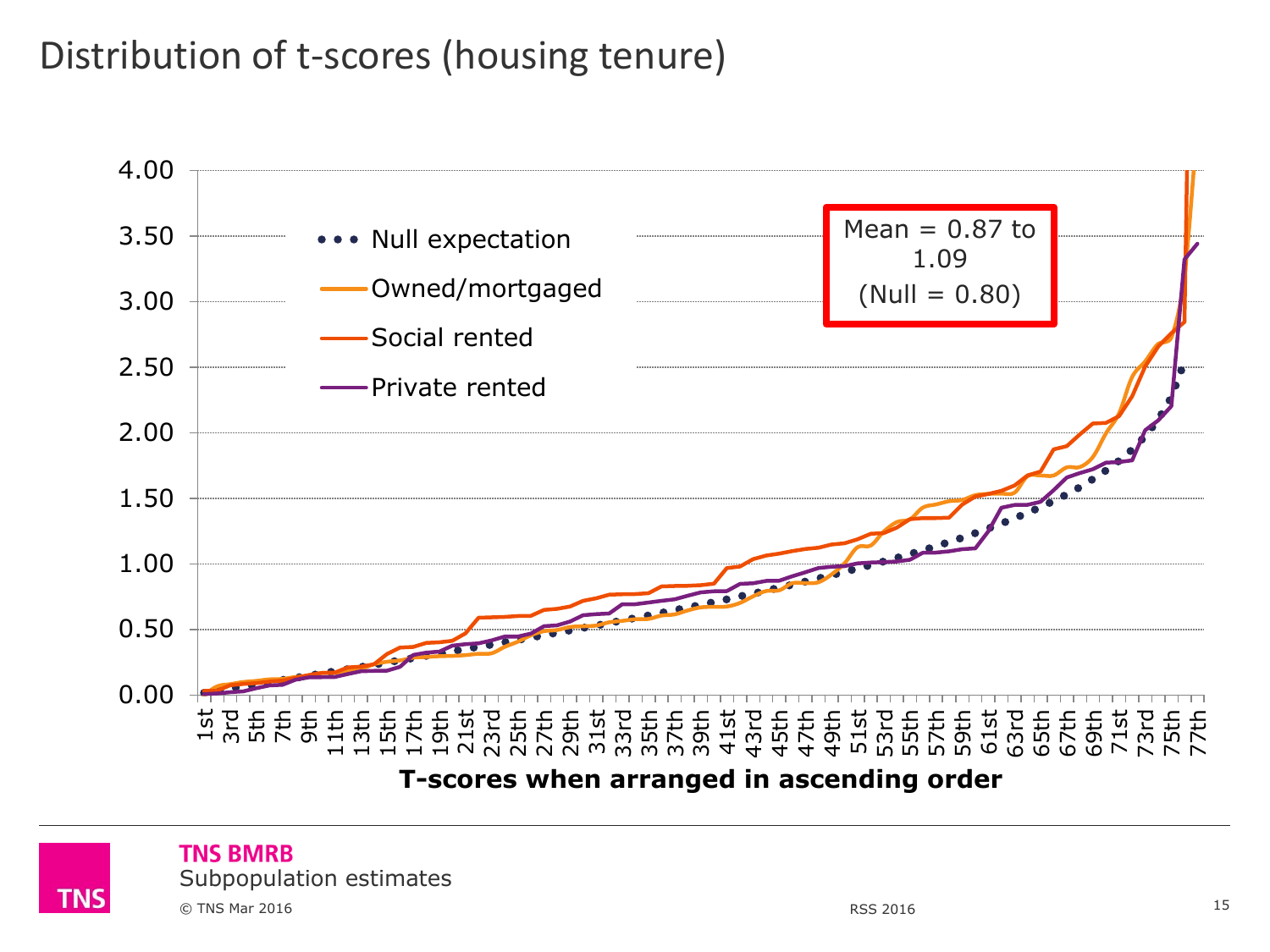# Which variables exhibit any change at all?

No 'large' differences on the topics of trust in the police, or personal experience of crime

Impact strongest around the topic of perception of local conditions but direction of impact is mixed

Cannabis use overstated without additional interviews (counter-intuitive)

Lack of systematic pattern suggests that random sampling error may be responsible for most of these larger differences (and they are still very small!)